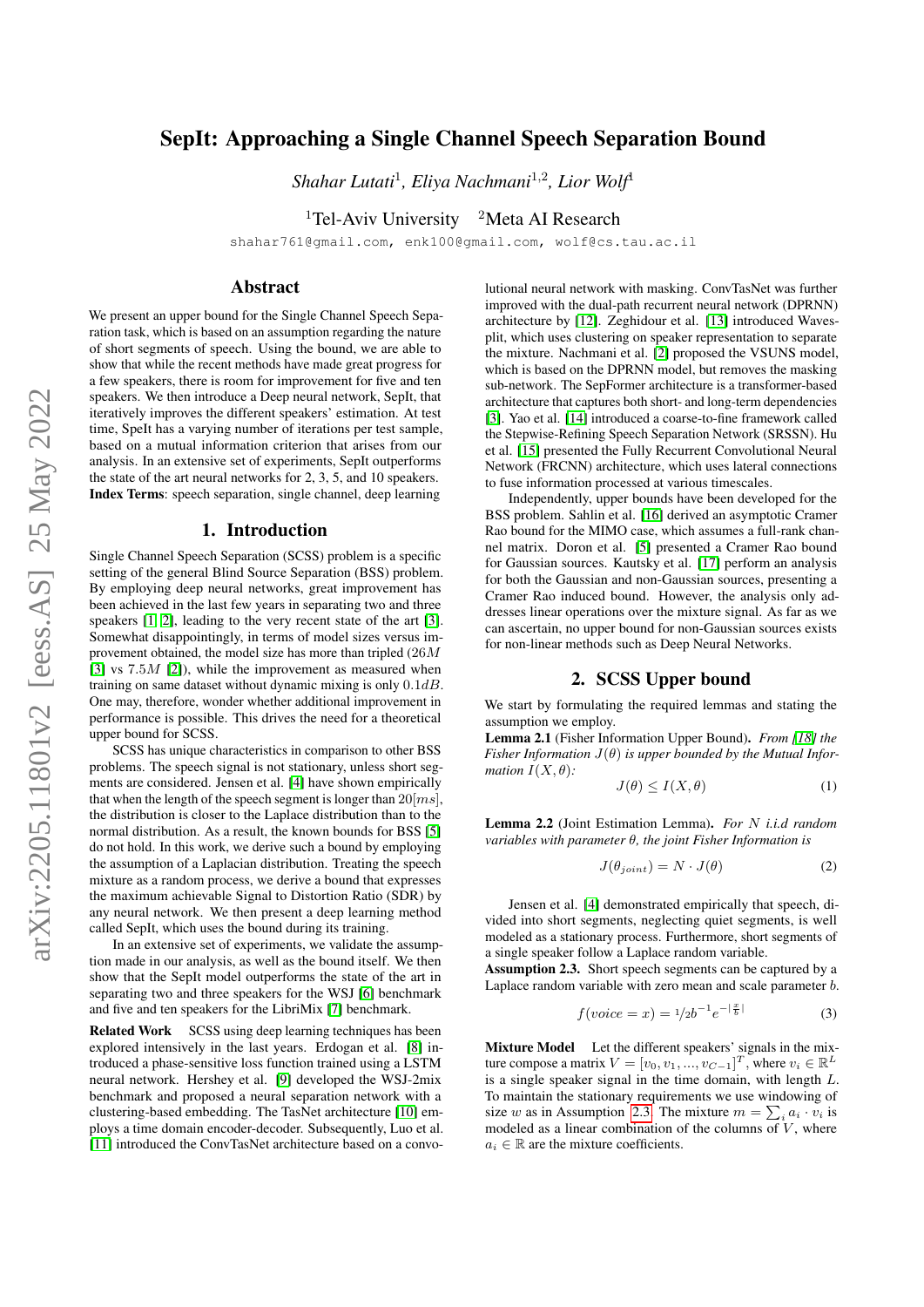Definition 2.4 (Signal to Distortion Ratio (SDR)). Let the error  $\epsilon$  be defined as  $\epsilon = v_0 - \bar{v}_0$ . The Signal to Distortion Ratio (SDR) is,

<span id="page-1-3"></span>
$$
SDR = 10log_{10} \frac{Var(v_0)}{Var(\epsilon)}
$$
\n<sup>(4)</sup>

Denote a single segment of size w from m as  $m_r$ , and a single segment of  $v_i$  as  $v_{i,r}$ , where  $0 \le r \le \frac{L}{w}$ . Without loss of generality, assume that the goal is to separate  $v_0$  from the mixture m. Denote by  $\bar{v}_0$  the estimation of  $v_0$ , using deep neural network, D.

**Lemma 2.5.** *Given a single segment*  $v_0$ <sub>r</sub>, $m_r$  *and deep neural network,* D*, the following inequality holds,*

$$
\frac{L}{w} \cdot I(m_r, v_{0,r}) \ge J(\bar{v}_0)
$$
\n(5)

*Proof.* Considering the Markov chain  $v_{0,r} \longrightarrow m_r \stackrel{D}{\longrightarrow} \overline{v}_{0,r}$ and using the Data Processing Theorem,

$$
I(m_r, \bar{v}_{0,r}) < I(m_r, v_{0,r}) \tag{6}
$$

For neural network  $D$  that estimates jointly all of the segments we have from Lemma [2.2,](#page-0-1)

<span id="page-1-1"></span>
$$
J(\bar{v}_0) = \frac{L}{w} \cdot J(\bar{v}_{0,r}) \tag{7}
$$

Recall that  $\bar{v}_0$  is the estimator of  $v_0$  from m. Referring  $v_0$  as  $\theta$ in Lemma [2.1](#page-0-2) gives,

<span id="page-1-0"></span>
$$
I(m_r, v_{0,r}) \ge J(\bar{v}_{0,r})
$$
\n
$$
(8)
$$

Plugging Eq[.8,](#page-1-0) and Eq[.7](#page-1-1) gives,

$$
\frac{L}{w} \cdot I(m_r, v_{0,r}) \ge J(\bar{v}_0)
$$
\n(9)

$$
\Box
$$

Based on this lemma, we obtain the following bound.

**Theorem 2.6** (SDR upper bound). Let  $m_r$ ,  $v_{0,r}$ , L, w be defined *as previously stated. For any neural network, the SDR upper bound that separates a mixture of* C *speakers is given by:*

$$
SDR(v_0, \bar{v}_0) \le 10 log_{10} \left( \frac{L}{w} \cdot Var(v_0) \cdot I(m_r, v_{0,r}) \right)
$$
\n
$$
(10)
$$

*Proof.* The Cramer Rao Lower Bound [\[19\]](#page-4-18) states that for any unbiased estimator there is a lower bound on the estimator square error i.e. for estimator of  $\bar{v}_{0,r}$ 

<span id="page-1-2"></span>
$$
Var(\bar{v}_{0,r}) \ge \frac{1}{J(\bar{v}_{0,r})}
$$
\n(11)

Applying Eq. [11](#page-1-2) to Definition. [2.4](#page-1-3) gives an upper bound for estimating the single segment:

$$
SDR(v_{0,r}, \bar{v}_{0,r}) \le 10log 10(Var(v_{0,r})J(\bar{v}_{0,r})) \quad (12)
$$

Using the upper bound for the Fisher information Lemma[.2.1](#page-0-2) yields:

$$
SDR(v_{0,r}, \bar{v}_{0,r}) \le 10log 10(Var(v_{0,r})I(m_r, \bar{v}_{0,r})) \quad (13)
$$

The data processing inequality states the the mutual information is reduced after each processing, thus we obtain the following:

$$
SDR(v_{0,r}, \bar{v}_{0,r}) \le 10\log 10(Var(v_{0,r})I(m_r, v_{0,r})) \quad (14)
$$

Using Lemma[.2.2](#page-0-1) gives the upper bound:

$$
SDR(v_0, \bar{v}_0) \le 10log10\left(\frac{L}{w} \cdot Var(v_0)I(m_r, v_{0,r})\right) (15)
$$

Theorem [2.6](#page-1-4) states that the upper bound for separation algorithm, is a function of: (i) the number of speakers  $C$ , (ii) the number of segments that jointly estimated  $\frac{L}{w}$ , (iii) the mutual information  $I(m_r, v_{0,r})$ .

Specifically, the bound is linear with  $L$ , the length of the sequence. Furthermore, it is inversely proportional to the segment length  $w$ . There is a trade-off between  $w$  and the lowest frequencies in each segment, thus, decreasing  $w$  also decreases  $Var(v_{0,r}).$ 

A clear limitation of the bound is that it holds only for a network D that jointly process i.i.d stationary segments. This is not the case if a neural network processes the entire signal without segmentation. However, current architectures, including the attention architecture, tend to be myopic.

#### 3. Method

Our method, denoted as as SepIt, consists of sequential processing of the estimated signals, where each iteration contains a replica of the basic model. Consider again the mixture signal,  $m$ , consisting of  $C$  speakers and of length  $L$ . First, a backbone network, B, is used for initial separation estimation. The backbone can change between different data sets, and it does not learn during the training phase of the SepIt model. Expanding the notation in Sec. [2,](#page-0-3) denote the estimation of the  $i$ -th speaker in the *j*-th iteration as  $\bar{v}_i^j$ . Collectively, we denote the list of obtained speakers as  $\bar{v}^j = [\bar{v}_0^j, \bar{v}_1^j, \dots, \bar{v}_{C-1}^j]$ . The output of the backbone, B, is  $v^0$ .

$$
\bar{v^0} = B(m) \tag{16}
$$

Where  $\bar{v} \in \mathbb{R}^{C \times L}$  is all speaker estimation.

<span id="page-1-4"></span>Both the current estimation,  $\bar{v}^{j-1}$ , and the mixture, m, pass through an encoder,  $E$ , of a 1-D convolution with  $N$  channels, kernel size K and stride  $\frac{K}{2}$ , followed by a ReLU activation function:

$$
\acute{m} = E(m) \tag{17}
$$

$$
\acute{v}^{j-1} = E(\bar{v}^{j-1})
$$
 (18)

Where  $\hat{m} \in \mathbb{R}^{N \times L'}$ ,  $\hat{v}^{j-1} \in \mathbb{R}^{C \times N \times L'}$  are the latent space for the mixture and current speech estimations, respectively, and

<span id="page-1-5"></span>

Figure 1: *The SepIt block architecture.*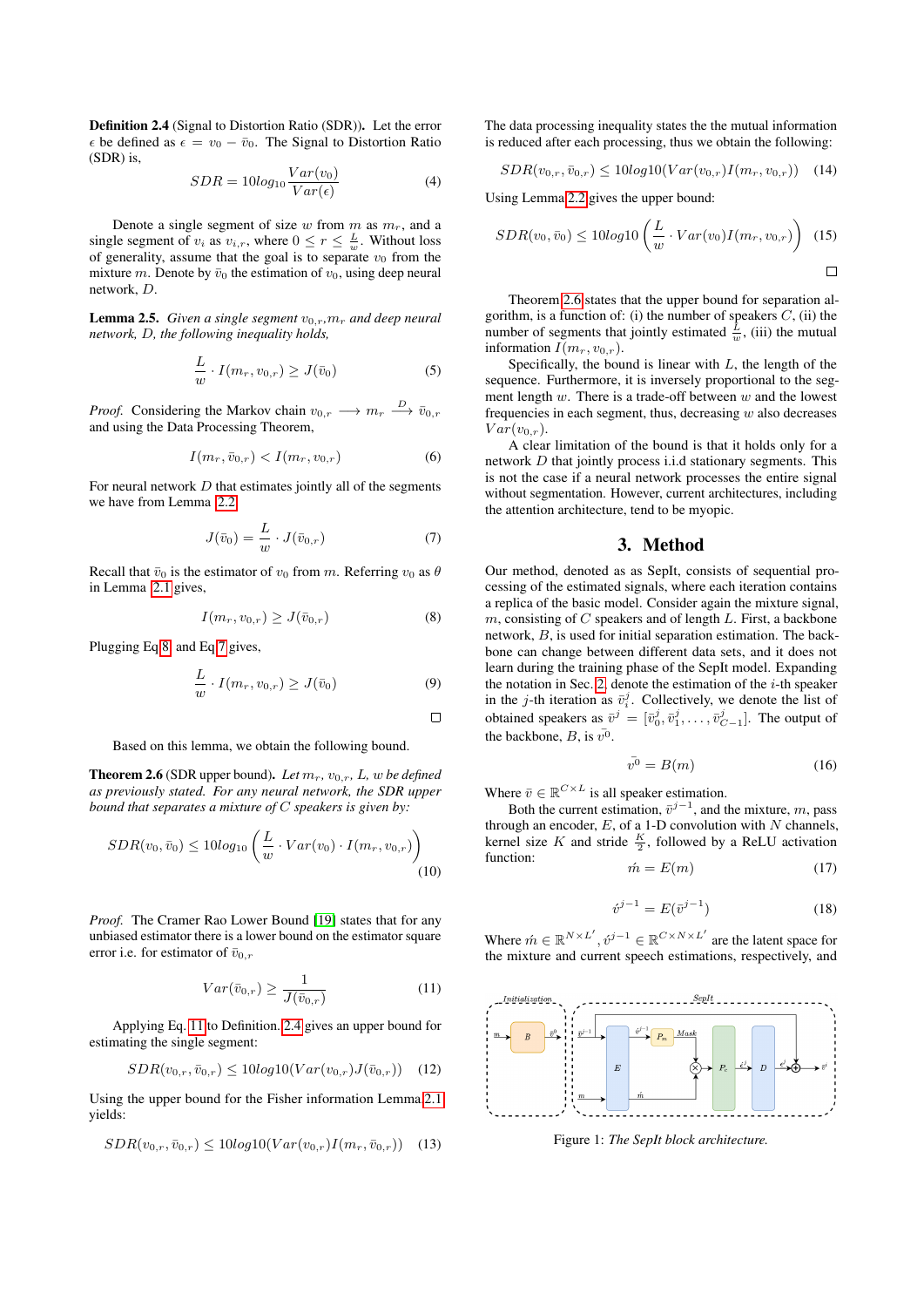$L' = \frac{L}{K}$  is the strided latent dimension. The encoder of m shares its weights with the encoder of  $\bar{v}^{j-1}$ .

The latent estimation  $\dot{v}^{j-1}$  is treated as a prior on the latent masking. A deep neural network,  $P_m$ , is used to evaluate a latent space mask.  $P_m$  consists of 3 ResBlocks, each a 1-D version of the Residual block from ResNet, each with  $N$  channels, kernel size of 3, and ReLU activation function. The latent mask is multiplied element-wise by the mixture latent representation. To subtract residuals from other sources, a  $1 \times 1$  Convolution layer  $P_c$  with  $N \times C$  channels is then introduced. The procedure is:

$$
\acute{\epsilon}^{j} = P_c(P_m(\acute{v}^{j-1}) \circ \acute{m}), \qquad (19)
$$

where  $\epsilon^j \in \mathbb{R}^{C \times N \times L'}$  is the latent space residual, and  $\circ$  is the element-wise product operator. The latent residual  $\epsilon$  is passed to a decoder layer, D. Later, a skip-connection is introduced, such that the  $j$ -th iteration estimation is the summation of the decoded  $\epsilon$  and the previous estimation,

$$
\bar{y}^j = \bar{y}^{j-1} + D(\epsilon^j)
$$
 (20)

A single SepIt block is depicted in Fig [1.](#page-1-5) The training algorithm is depicted in Alg. [1.](#page-2-0) The algorithm starts with the initialization of the threshold  $u$  to 1. The zero-th iteration is set using the backbone model as in line [3.](#page-2-1) Next, the algorithm evaluates the SepIt neural network over the previous iteration, and takes a gradient descent step over the loss function. The threshold  $u$  is updated by the difference between  $I(m, \bar{v}^j)$  and  $I(m, \bar{v}^{j-1})$ .

The algorithm proceeds to apply the SepIt neural network until the maximum number of iterations is reached or the threshold is lower or equal to zero. This stopping criterion follows the derivation of Thm[.2.6,](#page-1-4) which indicates that the mutual information between the speaker estimation  $\bar{v}^j$  and the mixture m can indicates the maximal achievable SDR. Thus, a per-sample stopping criterion is derived when  $I(m, \bar{v}^j)$  stops increasing relative to previous iteration  $I(m, \bar{v}^{j-1})$ . This stopping criterion can be computed also on the test-set samples since it does not require the ground truth.

Loss Function Following [\[20\]](#page-4-19), a Scale Invariant Signal to Distortion Ratio (SI-SDR) is used as the loss function, which is a similar loss to SDR, but demonstrated better convergence rate. The overall loss function is given by:

$$
\mathcal{L}(v,\bar{v}) = 10\log 10 \left( \frac{||\tilde{v}||^2}{||\tilde{e}||^2} \right) \tag{21}
$$

where  $\bar{v}$  is the estimated source,  $\tilde{v} = \frac{\langle v, \bar{v} \rangle v}{||v||^2}$ , and  $\tilde{e} = \bar{v} - \tilde{v}$ .

#### 4. Experiments

Validating Assumption [2.3](#page-0-0) This assumption is extensively validated by [\[4\]](#page-4-3), yet we re-evaluated it again over the LibriMix training set. The LibriMix dataset containing over 100 hours of speech is investigated. Each speaker signal is split into different non-overlapping segments, each  $20$ [ $ms$ ] long. Fig. [2](#page-2-2) compares the empirical PDF with the best fitted Laplace distribution and normal distribution. Evidently, the Laplacian distribution provides a much better fit, The Kullback–Leibler that presented in the figure supports this conclusion too.

Separation results For all experiments, the Adam [\[21\]](#page-4-20) optimizer is used with a learning rate of  $5 \cdot 10^{-4}$  and a decay factor of 0.95 every epoch. The window size  $w = 20$ [ms] and speech length  $L = 4[s]$ . Other hyperparameters are summarized in Tab. [1.](#page-2-3) The experiments are divided into two categories based on their Backbone architecture: (i) Transformer -based and (ii)

<span id="page-2-0"></span>Algorithm 1 The SepIt algorithm. **Input:**  $m$  - mixture signal,  $C$  - number of speakers,  $B$  - Backbone network, MAXITER - maximum number of iterations **Output:**  $\bar{v}^j$  - estimated separated speakers.

<span id="page-2-1"></span>

| 1: $\bar{v}^0 \leftarrow B(m)$                           |
|----------------------------------------------------------|
| 2: $i \leftarrow 0$                                      |
| $3: u \leftarrow 1$                                      |
| $4: l \leftarrow 0$                                      |
| 5: while $u \ge 0$ and $j \le MAXITER$ do                |
| 6: $\bar{v}^j \leftarrow SepIt_j(\bar{v}^{j-1},m)$       |
| 7: $l \leftarrow SDR(\bar{v}^j, v)$                      |
| 8: Take gradient descent step on $-l$                    |
| 9: $i \leftarrow i+1$                                    |
| 10: $u \leftarrow I(m, \bar{v}^j) - I(m, \bar{v}^{j-1})$ |
| $11:$ end while                                          |
| 12: return $\bar{v}^j$                                   |

<span id="page-2-2"></span>

Figure 2: *Distribution comparison of empirical PDF, best fitted normal and Laplace distribution. X axis - the signal sample amplitude, Y-axis the PDF of the sample amplitude. The Laplace distribution is the best fit to the empirical PDF*

LSTM-based. Each backbone is used in the range for which it is currently the state of the art. We use dynamic mixing augmentation, introduced in [\[13\]](#page-4-12), which consist of creating new mixtures in run time, noted as DM.

<span id="page-2-3"></span>Table 1: *Hyperparameters for the different number of speakers.*

|                               | No. speakers N | K | Params[M] |
|-------------------------------|----------------|---|-----------|
| $\mathfrak{D}_{\mathfrak{p}}$ | 256            |   | 4.6       |
| 3                             | 256            | 4 | 7.2       |
| 5                             | 128            |   | 1.95      |
| 10                            | 128            |   | 2.7       |

For all experiments, 5 iterations are conducted, where SC implies that the stopping criterion per sample is activated. Fig. [4](#page-3-0) depicts the behavior of the criterion on a typical sample from the test set.

Transformer Backbone As seen from the upper bound, the current state-of-the-art results are close to the bound. Thus, only a small improvement is expected when experimenting above it with SepIt. The results using a current state-of-the-art Trans-former network [\[3\]](#page-4-2) as  $B$  over the Wall Street Journal Mix  $2/3$ (WSJ0-2/3 Mix) are summarized in Tab. [2.](#page-3-1)

First, we observe that the current state of the art is approach-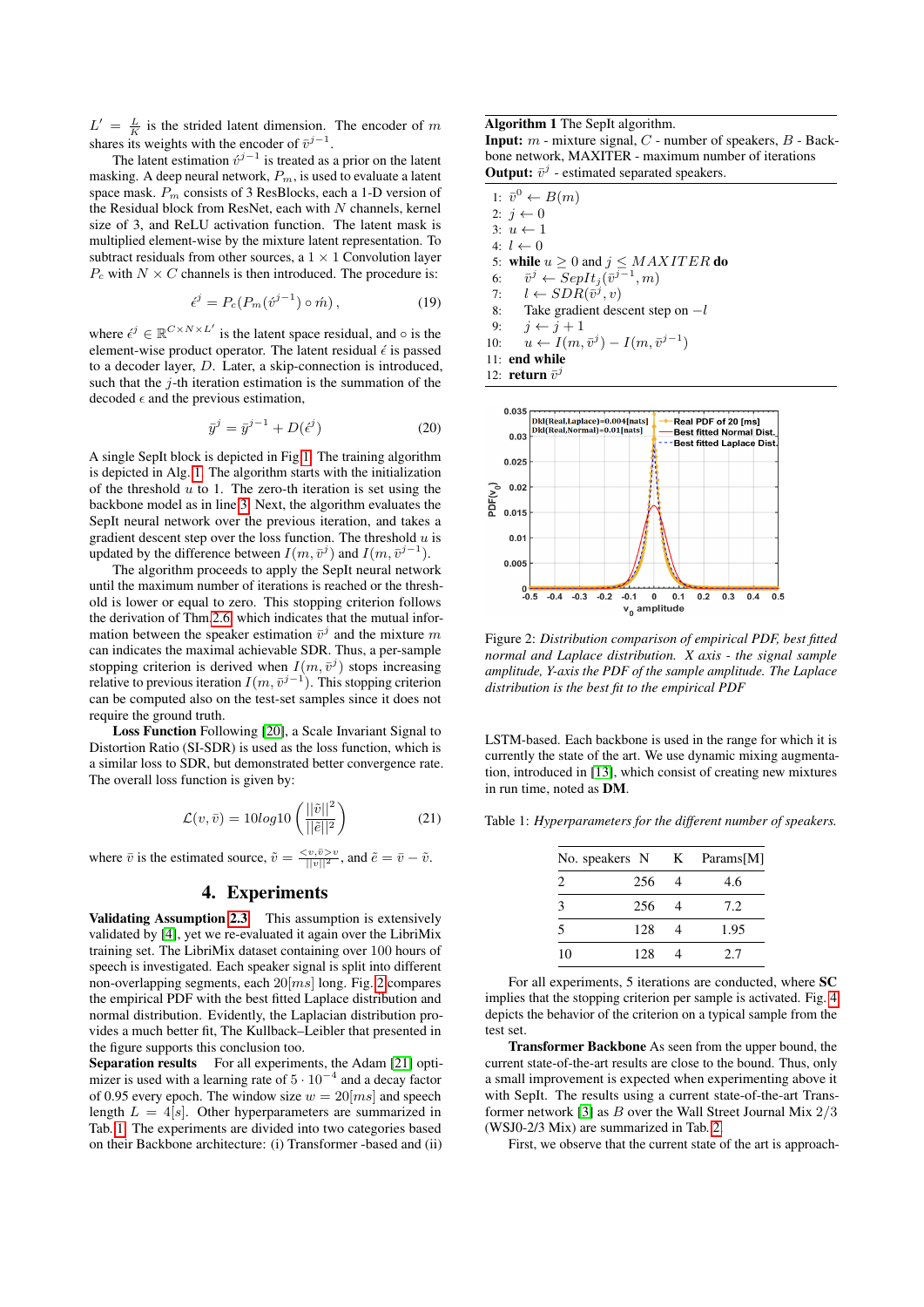

Figure 3: *The upper bound for single channel source separation (blue curve). The upper bound decreases when the number of speakers* C *increases (Theore[m2.6\)](#page-1-4). Furthermore, the score of SDR improvement for different separation algorithms is presented. SepIt, denoted by a pink triangle, produces state-of-the-art results.*

<span id="page-3-0"></span>

Figure 4: *SDR improvement for* 5 *speakers and the Mutual information between the mixture and the estimated speaker. training stops when mutual information is no longer increases, evidently the SI-SDR improvement degrades too.*

<span id="page-3-1"></span>Table 2: *The performance obtained by our method, as well as the Transformer backbone network. See text for details.*

|                                                                      |              | SI-SDRi $[dB](\uparrow)$ |  |
|----------------------------------------------------------------------|--------------|--------------------------|--|
| Method                                                               | WSJ0-2Mix    | WSJ0-3Mix                |  |
| Upper Bound                                                          | 23.1         | 21.2                     |  |
| (i) SepFormer<br>$(ii)$ SepFormer + DM                               | 20.4<br>22.3 | 17.6<br>19.8             |  |
| $(iii)$ SepIt + SepFormer + DM<br>$(iv)$ SepIt + SepFormer + DM + SC | 22.4<br>22.4 | 20.1<br>20.1             |  |

ing the upper bound. For 2 and 3 speakers, the gap between the upper bound and current results is 0.8dB and 1.4dB, respectively. Second, as expected, our SepIt model is able to improve only slightly the result with 2 speakers, with an improvement of  $0.1dB$  over the current state of the art, while for 3 speakers, SepIt improves the result by 0.3dB. We note that for 2/3 speakers

only few examples had early stopping with the stopping criterion (SC), which resulted in similar results.

LSTM Backbone In LSTM-based architectures the stateof-the-art network for a large number of speakers was provided by [\[22\]](#page-4-21). We apply the SepIt network over the Libri5Mix and Libri10Mix datasets. The results are summarized in Tab. [3.](#page-3-2) As expected, here the improvement over the current state-of-the-art architecture is more prominent than in the Transformer case, where for 5 speakers, SepIt improves results by 1.0dB, and for 10 speakers by 0.5dB.

<span id="page-3-2"></span>Table 3: *The performance obtained by our method, as well as the LSTM backbone network. See text for details.*

|                            | SI-SDRi $[dB]$ (†) |                      |  |
|----------------------------|--------------------|----------------------|--|
| Method                     |                    | Libri5Mix Libri10Mix |  |
| <b>Upper Bound</b>         | 14.5               | 12.0                 |  |
| Gated LSTM [22]            | 12.7               | 7.7                  |  |
| SepIt+ Gated LSTM          | 13.2               | 8.0                  |  |
| SepIt+ Gated LSTM + DM     | 13.6               | 8.1                  |  |
| SepIt+ Gated LSTM + DM +SC | 13.7               | 8.2                  |  |

## 5. Summary

In this work, a general upper bound for the Single Channel Speech Separation (SCSS) problem is derived. The upper bound is obtained using the Cramer-Rao bound, with fundamental modeling of the speech signal. We show that the gap between the current state-of-the-art network for 2 and 3 speakers and the obtained bound is relatively small, 0.8[dB] and 1.4[dB] respectively. This may indicate that future research should focus more on reducing the model size or the required training set and less on improving overall accuracy. The gap for 5 and 10 speakers is larger, and there is still room for substantial improvement in separation accuracy. Using the upper bound, a new neural network named SepIt is introduced. SepIt takes a backbone network estimation, and iteratively improves the estimation, until a stopping criterion based on the upper bound is met. SepIt is shown to outperform current state-of-the-art networks for 2, 3, 5 and 10 speakers.